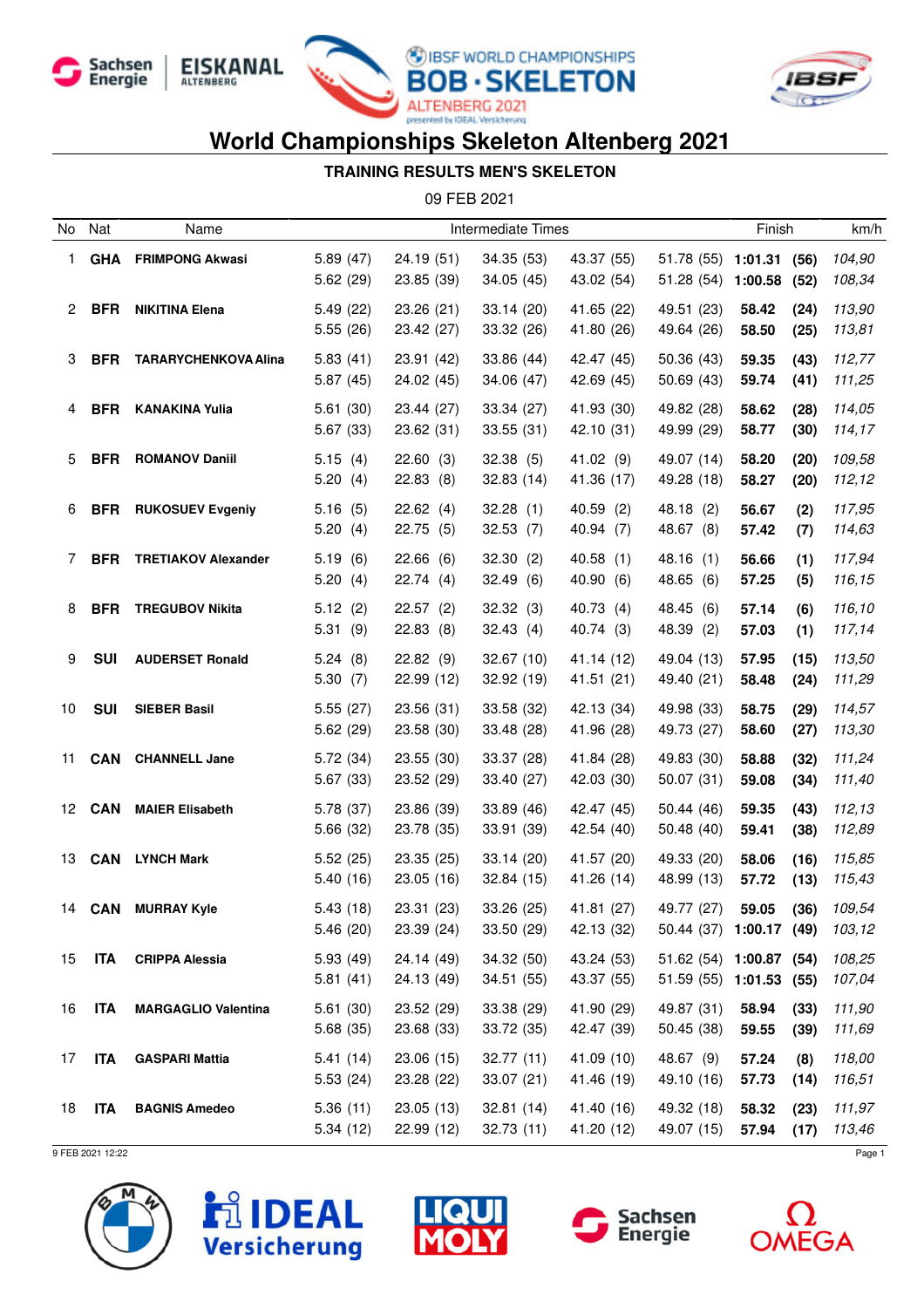







#### **TRAINING RESULTS MEN'S SKELETON**

09 FEB 2021

| No  | Nat        | Name                           | <b>Intermediate Times</b> |                          |                          |                          |                          | Finish                   |              | km/h             |
|-----|------------|--------------------------------|---------------------------|--------------------------|--------------------------|--------------------------|--------------------------|--------------------------|--------------|------------------|
| 19  | <b>CZE</b> | <b>FERNSTAEDT Anna</b>         | 6.22(56)<br>6.18(54)      | 24.41 (54)<br>24.36 (53) | 34.34(51)<br>34.24 (53)  | 42.76 (49)<br>42.70 (46) | 50.38 (44)<br>50.46 (39) | 58.96<br>59.13           | (34)<br>(35) | 117,54<br>115,61 |
| 20  | BRA        | <b>SILVEIRA Nicole Rocha</b>   | 5.89(47)<br>5.90(47)      | 23.94 (45)<br>24.13 (49) | 33.83 (43)<br>34.16(50)  | 42.43 (43)<br>42.89 (52) | 50.35(40)<br>51.06 (53)  | 59.30<br>1:00.13         | (40)<br>(48) | 113,39<br>110,55 |
| 21  |            | <b>KOR</b> KIM Jisoo           | 5.49(22)<br>5.56 (27)     | 23.33 (24)<br>23.39 (24) | 33.15(22)<br>33.29(25)   | 41.63 (21)<br>41.78 (25) | 50.22 (36)<br>49.57 (24) | 59.60<br>58.36           | (47)<br>(22) | 106,33<br>114,63 |
| 22  |            | <b>KOR</b> YUN Sungbin         |                           |                          |                          |                          |                          | <b>DNS</b><br><b>DNS</b> |              |                  |
| 23  |            | <b>KOR</b> JUNG Seunggi        | 5.41(14)<br>5.42(17)      | 23.16 (19)<br>23.18 (20) | 33.17(23)<br>33.09 (22)  | 41.79 (25)<br>41.68 (23) | 49.71 (26)<br>50.85(48)  | 58.55<br>1:00.71         | (26)<br>(54) | 113,44<br>100,39 |
| 24  | <b>ROU</b> | <b>PACIOIANU Mihai Daniel</b>  | 5.40(13)<br>5.37(15)      | 23.35 (25)<br>23.40 (26) | 33.49 (31)<br>33.58 (32) | 42.29 (36)<br>42.31 (34) | 50.45(47)<br>50.36 (35)  | 59.53<br>59.33           | (46)<br>(37) | 110,57<br>112,58 |
| 25  | LUX        | <b>BAUER Jeff</b>              | 5.79(39)<br>5.84(44)      | 24.35 (52)<br>24.01 (44) | 34.86 (56)<br>34.04(44)  | 43.76 (56)<br>42.76 (48) | 51.90 (56)<br>50.78 (44) | 1:00.99<br>59.90         | (55)<br>(47) | 110,19<br>111,67 |
| 26  | <b>ASA</b> | <b>CRUMPTON Nathan</b>         | 5.48(21)<br>5.44(18)      | 23.12 (17)<br>23.06 (17) | 32.88 (17)<br>32.84(15)  | 41.35 (15)<br>41.35 (16) | 49.26 (16)<br>49.38 (20) | 58.16<br>58.42           | (18)<br>(23) | 112,28<br>111,52 |
| 27  |            | <b>GER</b> GRIEBEL Sophia      | 5.81(40)<br>5.80(40)      | 23.82 (38)<br>23.90 (42) | 33.62 (33)<br>33.84 (37) | 42.06 (32)<br>42.34 (35) | 49.82 (28)<br>50.14 (32) | 58.55<br>58.87           | (26)<br>(32) | 115,54<br>115,40 |
| 28  |            | <b>GER</b> NEISE Hannah        | 6.18(54)<br>6.19(55)      | 24.43 (55)<br>24.38 (55) | 34.37 (54)<br>34.21(51)  | 42.90 (50)<br>42.60 (42) | 50.72 (50)<br>50.38 (36) | 59.61<br>59.17           | (49)<br>(36) | 112,89<br>114,30 |
| 29  |            | <b>GER</b> LOELLING Jacqueline | 5.98(51)<br>6.08(52)      | 23.96 (47)<br>24.22 (51) | 33.67 (35)<br>34.02 (43) | 41.96 (31)<br>42.35 (36) | 49.58 (24)<br>50.01(30)  | 58.20<br>58.65           | (20)<br>(28) | 116,36<br>116,81 |
| 30  |            | <b>GER</b> HERMANN Tina        | 5.83(41)<br>5.93 (49)     | 23.68 (33)<br>23.86 (41) | 33.42 (30)<br>33.59 (33) | 41.72 (24)<br>41.90 (27) | 49.27 (17)<br>49.50 (23) | 57.87<br>58.08           | (13)<br>(18) | 118,04<br>117,12 |
| 31  |            | <b>GER KEISINGER Felix</b>     | 5.31(9)<br>5.33(10)       | 22.76(7)<br>22.80(6)     | 32.39(6)<br>32.48(5)     | 40.74 (5)<br>40.84 (5)   | 48.37 (4)<br>48.56 (4)   | 56.96<br>57.20           | (5)<br>(3)   | 117,86<br>116,40 |
| 32. | GER        | <b>GASSNER Alexander</b>       | 5.44 (19)<br>5.47(22)     | 23.05 (13)<br>23.07 (18) | 32.79 (12)<br>32.81(13)  | 41.19 (13)<br>41.23 (13) | 48.87 (11)<br>48.94 (12) | 57.50<br>$57.62$ (11)    | (11)         | 116,75<br>115,85 |
|     |            | 33 GER GROTHEER Christopher    | 5.33(10)<br>5.46(20)      | 22.78(8)<br>23.00(15)    | 32.40(7)<br>32.68(9)     | 40.66(3)<br>41.08 (10)   | 48.20 (3)<br>48.80 (10)  | 56.68<br>57.44           | (3)<br>(9)   | 118,87<br>116,14 |
|     |            | 34 AUS TIMMINGS Nicholas       | 5.76 (36)<br>5.56(27)     | 23.78 (36)<br>23.43 (28) | 33.66 (34)<br>33.27(24)  | 42.10 (33)<br>41.74 (24) | 49.90 (32)<br>49.58 (25) | 58.83<br>58.53           | (31)<br>(26) | 114,15<br>113,82 |
|     |            | 35 GBR PITTAWAY Ashleigh Fay   | 5.87(45)<br>5.92(48)      | 23.93(44)<br>24.05(47)   | 33.91(47)<br>34.06 (47)  | 42.47 (45)<br>42.65 (43) | 50.35(40)<br>50.60(41)   | 59.23<br>59.57           | (39)<br>(40) | 114,03<br>112,54 |
|     |            | 36 GBR CROWLEY Brogan          | 5.75(35)<br>5.83(43)      | 23.81 (37)<br>24.00 (43) | 33.78 (40)<br>34.05(45)  | 42.35 (39)<br>42.68 (44) | 50.35(40)<br>50.82(47)   | 59.34<br>59.87           | (42)<br>(45) | 111,63<br>110,79 |









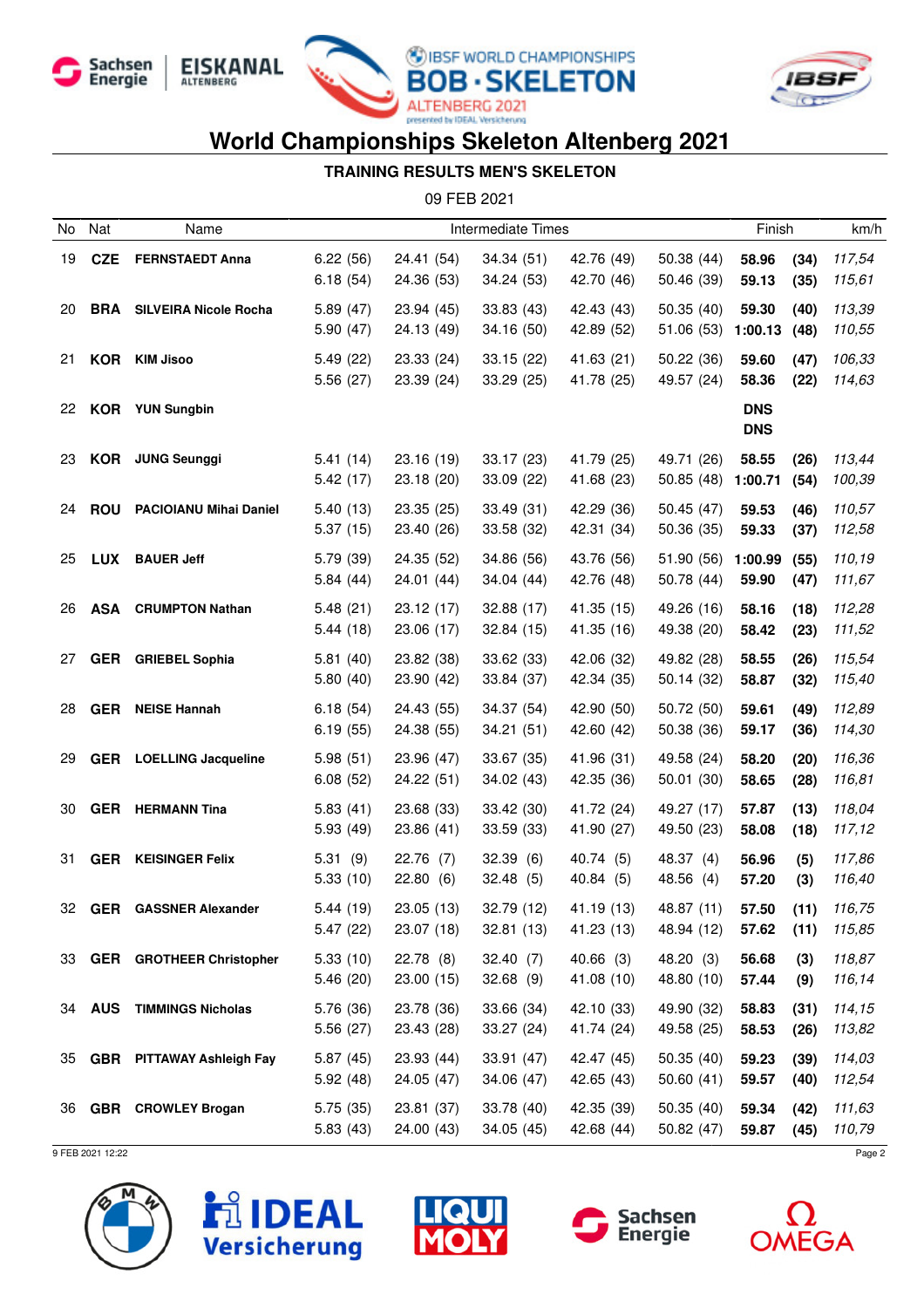







#### **TRAINING RESULTS MEN'S SKELETON**

09 FEB 2021

| No | Nat           | Name                         | Intermediate Times     |                          |                          |                          | Finish                                 |                        | km/h         |                  |
|----|---------------|------------------------------|------------------------|--------------------------|--------------------------|--------------------------|----------------------------------------|------------------------|--------------|------------------|
| 37 | GBR           | <b>DEAS Laura</b>            | 5.57(29)<br>5.54(25)   | 23.44 (27)<br>23.36 (23) | 33.32 (26)<br>33.18(23)  | 41.79 (25)<br>41.63 (22) | 49.63 (25)<br>49.47 (22)               | 58.48<br>58.32         | (25)<br>(21) | 113,94<br>113,75 |
| 38 |               | <b>GBR</b> WYATT Marcus      | 5.10(1)<br>5.08(3)     | 22.63(5)<br>22.54(3)     | 32.47(8)<br>32.37(3)     | 40.89 (7)<br>40.83(4)    | 48.66 (8)<br>48.65 (6)                 | 57.44<br>57.49         | (10)<br>(10) | 114,90<br>114,15 |
| 39 |               | <b>GBR</b> WESTON Matt       | 5.12(2)<br>5.07(2)     | 22.56(1)<br>22.45(2)     | 32.34(4)<br>32.19(2)     | 40.74 (5)<br>40.61(2)    | 48.50 (7)<br>48.33(1)                  | 57.21<br>57.13         | (7)<br>(2)   | 115,73<br>114,61 |
| 40 |               | <b>GBR</b> THOMPSON Craig    | 5.21(7)<br>5.02(1)     | 22.95 (10)<br>22.30(1)   | 32.87 (15)<br>32.00(1)   | 41.46 (17)<br>40.56(1)   | 49.39 (21)<br>48.47 (3)                | 58.31<br>57.42         | (22)<br>(7)  | 113,69<br>113,14 |
| 41 | <b>LAT</b>    | <b>TERAUDA Endija</b>        | 6.08(53)<br>6.00(51)   | 24.38 (53)<br>24.27 (52) | 34.34(51)<br>34.23 (52)  | 42.95 (52)<br>42.85 (51) | 50.95(51)<br>50.78 (44)                | 1:00.00<br>59.74       | (51)<br>(41) | 111,42<br>113,20 |
| 42 | <b>LAT</b>    | <b>DUKURS Martins</b>        | 5.54(26)<br>5.45(19)   | 23.30 (22)<br>23.10 (19) | 33.11(19)<br>32.85 (17)  | 41.50 (18)<br>41.27 (15) | 49.18 (15)<br>49.00 (14)               | 57.92<br>57.67         | (14)<br>(12) | 117,32<br>116,35 |
| 43 | <b>LAT</b>    | <b>DUKURS Tomass</b>         | 5.44(19)<br>5.36(13)   | 23.02 (12)<br>22.99(12)  | 32.65(9)<br>32.73(11)    | 40.90 (8)<br>41.03 (9)   | 48.42 (5)<br>48.64 (5)                 | 56.90<br>57.23         | (4)<br>(4)   | 118,61<br>116,94 |
| 44 | <b>AUT</b>    | <b>FLOCK Janine</b>          | 5.93(49)<br>5.88(46)   | 23.95 (46)<br>24.04 (46) | 33.78 (40)<br>33.98 (42) | 42.18 (35)<br>42.43 (38) | 50.01(34)<br>50.16 (34)                | 58.76<br>58.86         | (30)<br>(31) | 115,29<br>116,31 |
| 45 | <b>AUT</b>    | <b>AUER Florian</b>          | 5.42(16)<br>5.48(23)   | 23.12 (17)<br>23.20 (21) | 33.00(18)<br>32.99 (20)  | 41.54 (19)<br>41.39 (18) | 49.32 (18)<br>49.13 (17)               | 58.07<br>57.85         | (17)<br>(16) | 115,69<br>116,15 |
| 46 | <b>AUT</b>    | <b>MAIER Samuel</b>          | 5.37(12)<br>5.33(10)   | 23.00(11)<br>22.82(7)    | 32.79 (12)<br>32.56(8)   | 41.12(11)<br>40.95 (8)   | 48.77 (10)<br>48.67 (8)                | 57.39<br>57.38         | (9)<br>(6)   | 117,00<br>116,24 |
| 47 | <b>USA</b>    | <b>UHLAENDER Katie</b>       | 5.87(45)<br>5.82(42)   | 23.87 (40)<br>23.82 (37) | 33.75 (38)<br>33.70 (34) | 42.37 (41)<br>42.27 (33) | 50.27 (38)<br>50.14(32)                | 59.15<br>58.98         | (38)<br>(33) | 113,69<br>113,64 |
| 48 |               | <b>USA</b> WESENBERG Kendall | 6.01(52)<br>5.96(50)   | 24.15 (50)<br>24.11 (48) | 34.08 (48)<br>34.12 (49) | 42.65 (48)<br>42.76 (48) | 50.64(49)<br>50.79 (46)                | 59.68<br>59.82         | (50)<br>(44) | 112,20<br>111,52 |
| 49 |               | <b>USA RODERICK Sara</b>     | 5.84(44)<br>5.73 (36)  | 24.01 (48)<br>23.84 (38) | 34.17 (49)<br>33.96(41)  | 42.91 (51)<br>42.77 (50) | 51.08(52)<br>51.05 (52)                | 1:00.35<br>1:00.62(53) | (52)         | 109,22<br>107,22 |
| 50 | USA           | <b>FLORIAN Austin</b>        | 5.49 (22)<br>5.30(7)   | 23.25 (20)<br>22.94(10)  | 33.19 (24)<br>32.89(18)  | 41.66 (23)<br>41.47 (20) | 49.45 (22)<br>49.36 (19)               | 58.17<br>58.24 (19)    | (19)         | 115,69<br>113,48 |
| 51 |               | <b>USA MCCRARY Austin</b>    | 5.78 (37)<br>5.78 (39) | 23.91 (42)<br>23.85 (39) | 33.88 (45)<br>33.88 (38) | 42.42 (42)<br>42.59(41)  | 50.41(45)<br>50.65 (42)                | 59.48<br>59.78         | (45)<br>(43) | 112,28<br>110,42 |
| 52 |               | <b>NED</b> BOS Kimberley     | 5.83(41)<br>5.74(38)   | 23.90(41)<br>23.65 (32)  | 33.78 (40)<br>33.50(29)  | 42.30 (37)<br>42.02 (29) | 50.20(35)<br>49.89 (28)                | 59.03<br>58.76         | (35)<br>(29) | 113,57<br>113,56 |
|    |               | 53 FRA BESSARD Agathe        | 6.19(55)<br>6.10(53)   | 24.61 (56)<br>24.37 (54) | 34.69 (55)<br>34.35(54)  | 43.36 (54)<br>42.97 (53) | $51.39(53)$ 1:00.40 (53)<br>50.94 (49) | 59.87                  | (45)         | 112,28<br>112,66 |
|    | 54 <b>ESP</b> | <b>MIRAMBELL Ander</b>       | 5.67(32)               | 23.69 (35)               | 33.75 (38)               | 42.35 (39)               | 50.31 (39)                             | 59.30<br><b>DNS</b>    | (40)         | 112,51           |